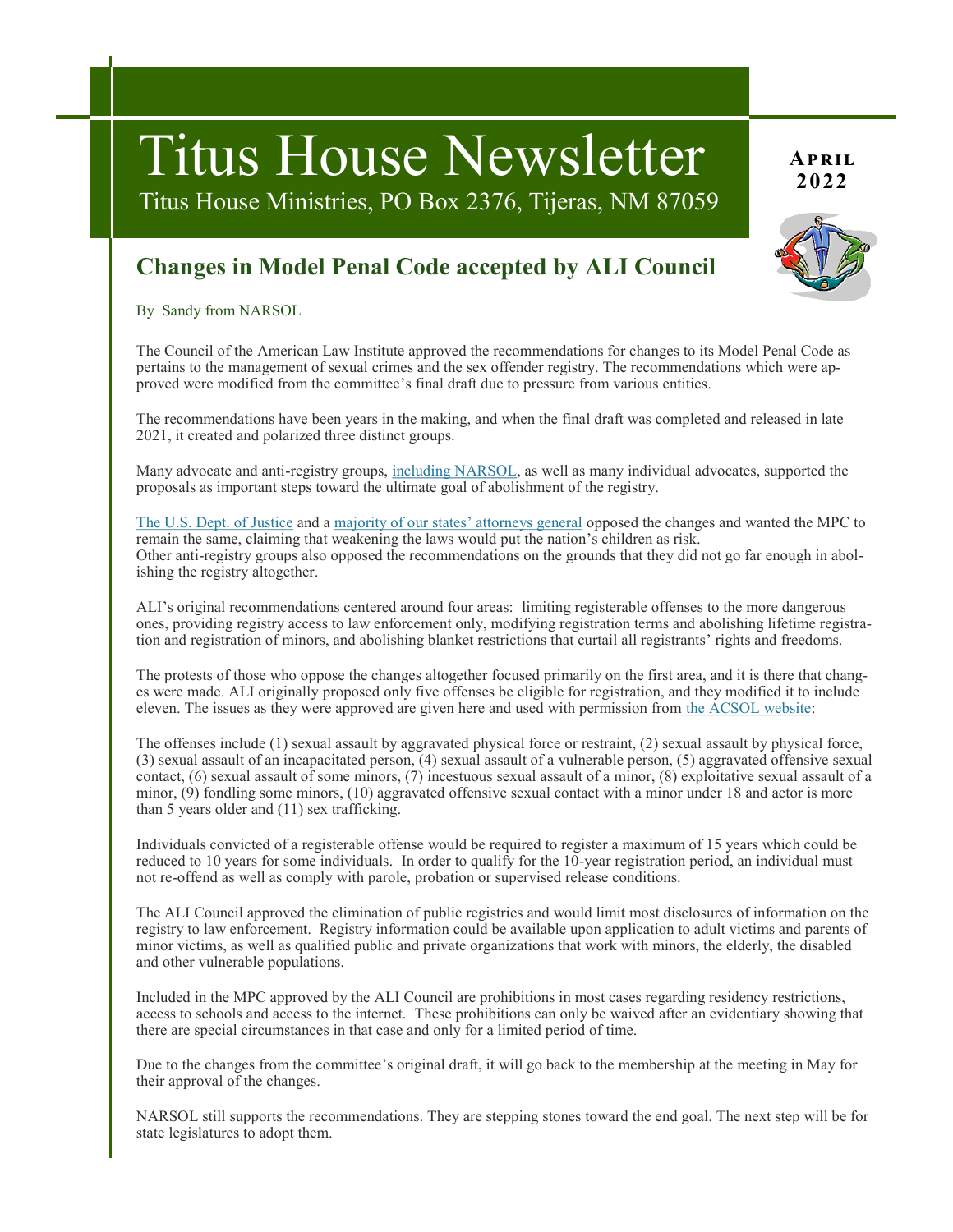

### **Maker of the Universe**

#### **By Don Rl**

The words are so familiar: "He died for us,"and yet there is much more to this statement than what you might think. It is clear from the record of the gospel that Jesus gave his life willingly, and knew in advance that he was called to do that. He substituted his life for ours. Yet it is easy to ignore the many ironies involved in his death on the cross. I will lean upon the poem "Maker of the Universe," by F. W. Pitt, and put to music by Phil Keaggy, for many of the ideas found here.

Jesus made the universe (John 1), yet the Creator of all things is made into a curse at the crucifixion, because we are all cursed by our sin. He takes our place, He takes the curse deserved by us, a curse that demands death. The law, made by God, requires the payment of death, as it says in Genesis. And Jesus pays that debt for us by becoming our substitute. The Maker of the universe is held accountable for our sin, because it fulfills the law he

made. He does this because of the love he has for us. Think about it!

His fingers made the plant that grew the thorns that are now on his head, a sarcastic crown. The nails that go through his hands were mined in locations that he designed. He made the materials what became the nails, the nails now pierce him. He grew the thorns that pierce his head. Think about it!

He made the forest from which the timber for the cross was made. He made those trees, but now he hangs from a tree; he dies on the cross that he helped make, and on a hill that he also made. Think about it!

The sun is darkened at the time of the crucifixion. That sun was made when Jesus created the world. But now the sun is hidden at the decree of the Son of God. Think about it!

The soldier pierces his body, but the spear was formed from materials made by Jesus, in fire that Jesus also created. That spear brings blood from him that cleanses us from sin. And the grave in which he is laid was made from rocks his own hands had formed. He made his own grave, long before he used it. Think of it!

And now see the throne where he sits, which was always his throne from eternity past to eternity future. But now there is a new glory to that throne, and upon the face of Jesus. Why? Because every one of us will bow and every one of us will confess that he is Lord of the universe. Our Lord, the Maker of the universe! Think about it!

The Maker of the universe! The Maker of the universe! The Maker of the universe! He is our Maker that is sacrificed for us, and every aspect of that sacrifice points to his divinity and his creation! He loves us, he died for us, our Maker, and the Maker of the universe!

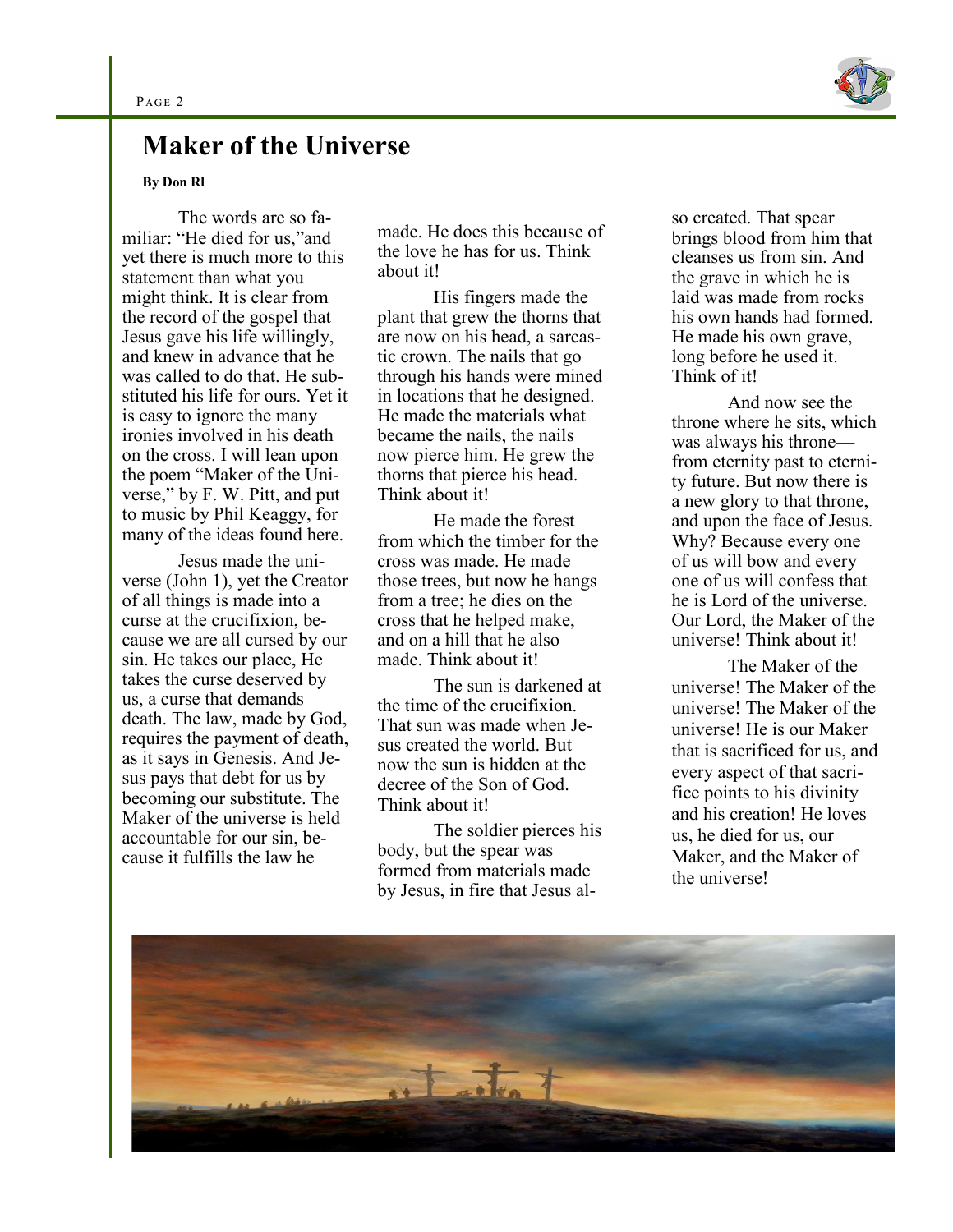## **FL: HOMELESS SEX OFFENDERS ARRESTED IN DE-CEMBER RELEASED, ILLUSTRATES SYSTEMIC IS-SUE, ATTORNEY SAYS From Florida Today**

Seven Brevard sex offenders arrested in December after their homeless camp was shutdown, were released from jail in January and February and their charges dismissed, court records show.

They've all returned to the community but have lost their jobs and belongings. They are being housed in a Brevard hotel, according to the Florida sex offender registry.

The men previously lived in a homeless camp set up on vacant, private land at 4820 U.S. 192 near Melbourne. Their GPS monitors and ankle bracelets were registered to the camp, requiring them to return there by a set curfew.

Residents of a homeless camp off of 192 near Melbourne are facing a tough problem. They are being evicted from the property but the camp is their official address and can't leave the property or they will be violating their probation. Many wear ankle bracelets or have GPS monitors.

When the homeless camp was shut down in December, six offenders were arrested on charges of violating probation. One man faced a charge of violating parole. They could no longer return to their registered address without risking receiving a trespassing charge.

Five men's charges were dismissed in January, and one was dismissed Feb. 1, according to Jessica Travis, an attorney with DefendBrevard.com.

The man charged with parole violation was transferred from the county jail to state prison on Jan. 27, then released Feb. 24, Travis said.

The day before his release, the Florida Commission on Offender Review found him not guilty of violating the conditions given by his Conditional Release Officer or the Commission, according to Angela Meredith, communication director with the Florida Commission on Offender Review.

What happens to sex offenders who have served their time? Homeless offenders in Brevard County struggle to find resources and shelter

Camp gets shut down:'Literally nowhere else they can go': Homeless camp shutdown leaves people with few options

With all charges dismissed and the men out of police custody, their arrests and time in custody illustrate a systemic problem with how sex offenders are handled within the state, Travis said.

Attorney Jessica J. Travis with DefendBrevard.com was out at a homeless camp early Wednesday Dec. 8, 2021, to

help the people living in the camp who face being arrested if they leave. Residents of the homeless camp off of U.S. 192 near Melbourne are facing a tough problem. They are being evicted from the property but the camp is their official address, and they can't leave the property or they will be violating their probation or parole. Many wear ankle bracelets or have GPS monitors.

She noted all were complying with all regulations prior to their arrests and had "paid their debt to society."

She estimated the men's time in custody cost Brevard taxpayers approximately \$14,800 based on a cost of "conservatively" \$40 a day in jail, prosecution and defense fees.

"(That) \$14,800 would go a long way at a homeless shelter," Travis said.

Brevard's resources for homeless people are limited, especially for those on the sex offender registry. CITA is one of the only men's shelters on the Space Coast, but sex offenders have been banned from staying at the shelter, as it is located near a playground.

Buddy Morrow, executive director of CITA, said he typically refers sex offenders to two programs outside of Brevard County.